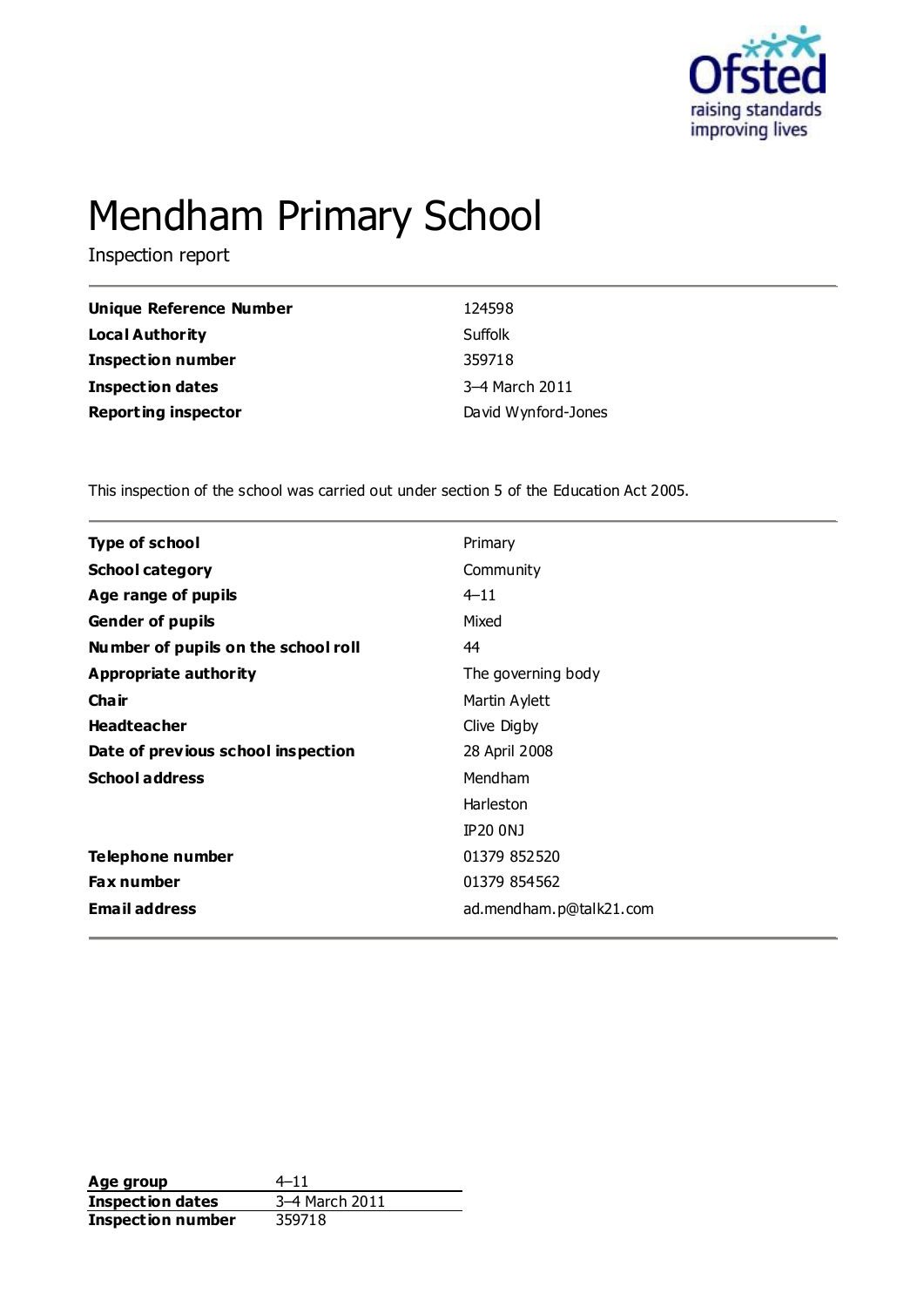The Office for Standards in Education, Children's Services and Skills (Ofsted) regulates and inspects to achieve excellence in the care of children and young people, and in education and skills for learners of all ages. It regulates and inspects childcare and children's social care, and inspects the Children and Family Court Advisory Support Service (Cafcass), schools, colleges, initial teacher training, work-based learning and skills training, adult and community learning, and education and training in prisons and other secure establishments. It assesses council children's services, and inspects services for looked after children, safeguarding and child protection.

Further copies of this report are obtainable from the school. Under the Education Act 2005, the school must provide a copy of this report free of charge to certain categories of people. A charge not exceeding the full cost of reproduction may be made for any other copies supplied.

If you would like a copy of this document in a different format, such as large print or Braille, please telephone 0300 123 4234, or email **[enquiries@ofsted.gov.uk](mailto:enquiries@ofsted.gov.uk)**.

You may copy all or parts of this document for non-commercial educational purposes, as long as you give details of the source and date of publication and do not alter the documentation in any way.

To receive regular email alerts about new publications, including survey reports and school inspection reports, please visit our website and go to 'Subscribe'.

Royal Exchange Buildings St Ann's Square Manchester M2 7LA T: 0300 123 4234 Textphone: 0161 618 8524 E: **[enquiries@ofsted.gov.uk](mailto:enquiries@ofsted.gov.uk)**

W: **[www.ofsted.gov.uk](http://www.ofsted.gov.uk/)**

© Crown copyright 2011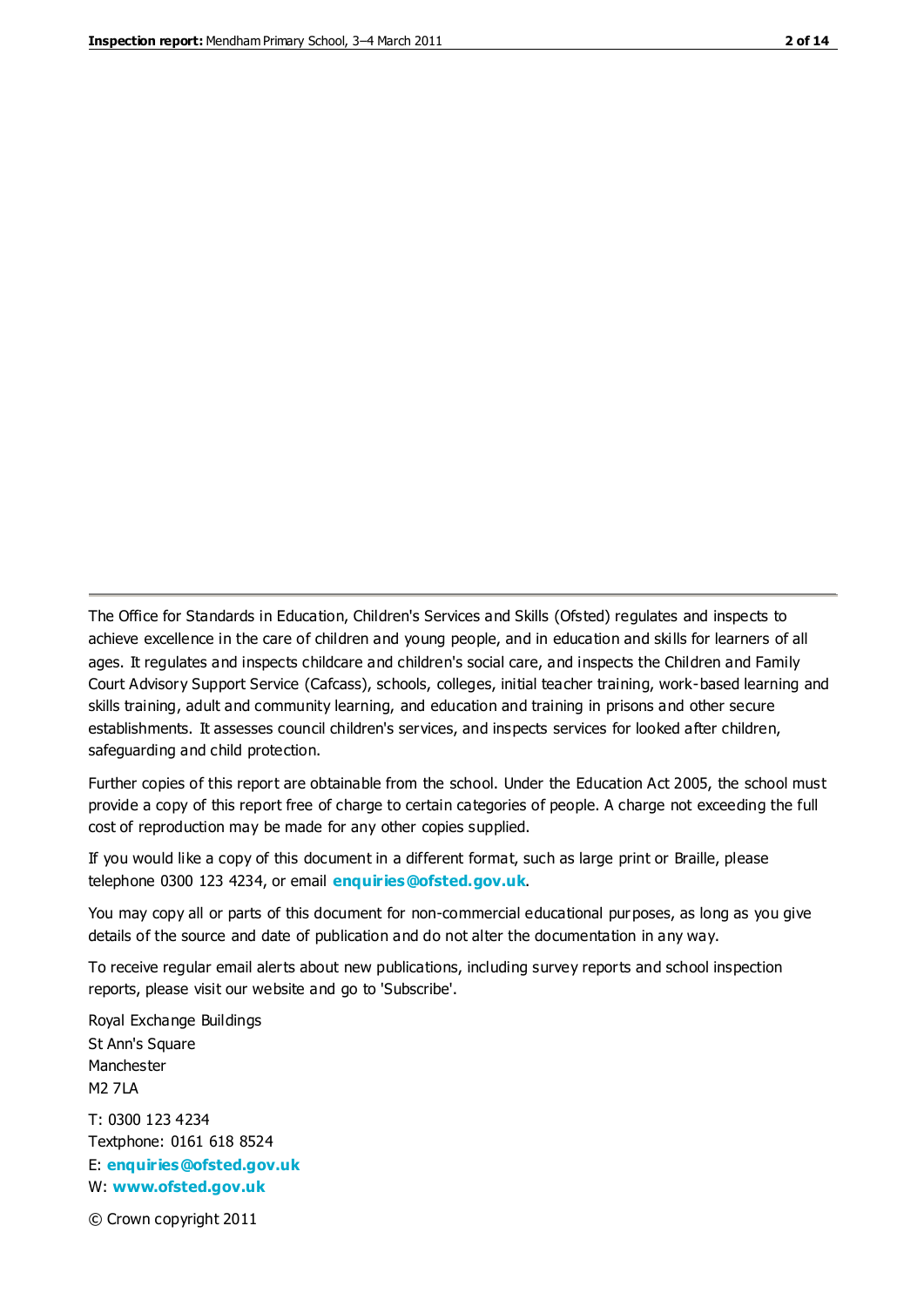# **Introduction**

This inspection was carried out by an additional inspector. The inspector visited six lessons, observing three teachers. The inspector held meetings with members of the governing body, staff and groups of pupils, and scrutinised a wide range of documentation, including the data the school has collected on pupils' attainment and progress, procedures for keeping pupils safe and the school development plan. The inspector analysed 20 questionnaires completed by parents and carers.

The inspection team reviewed many aspects of the school's work. It looked in detail at a number of key areas.

- To what degree do teachers challenge all pupils to do well, particularly in mathematics?
- Do pupils understand their targets and know how to achieve them?
- $\blacksquare$  How rigorously does the governing body monitor and evaluate the school's performance and contribute to its development?

# **Information about the school**

Mendham is considerably smaller than most primary schools. The vast majority of pupils are of White British heritage. There are very few from minority ethnic backgrounds. None speak English as an additional language. The percentage of pupils identified as having special educational needs and/or disabilities and the proportion holding a statement of special educational needs is well above the national average. The proportion of pupils joining or leaving the school at other than the usual starting and leaving times is greater than that found in most primary schools. Amongst others the school holds Healthy School status and the Green Flag Eco School award.

The after-school club, which is managed by the governing body, was visited during the inspection. The school is in partnership with a nearby primary school. The headteacher of Mendham Primary is responsible for both schools. The partnership school did not form part of this inspection.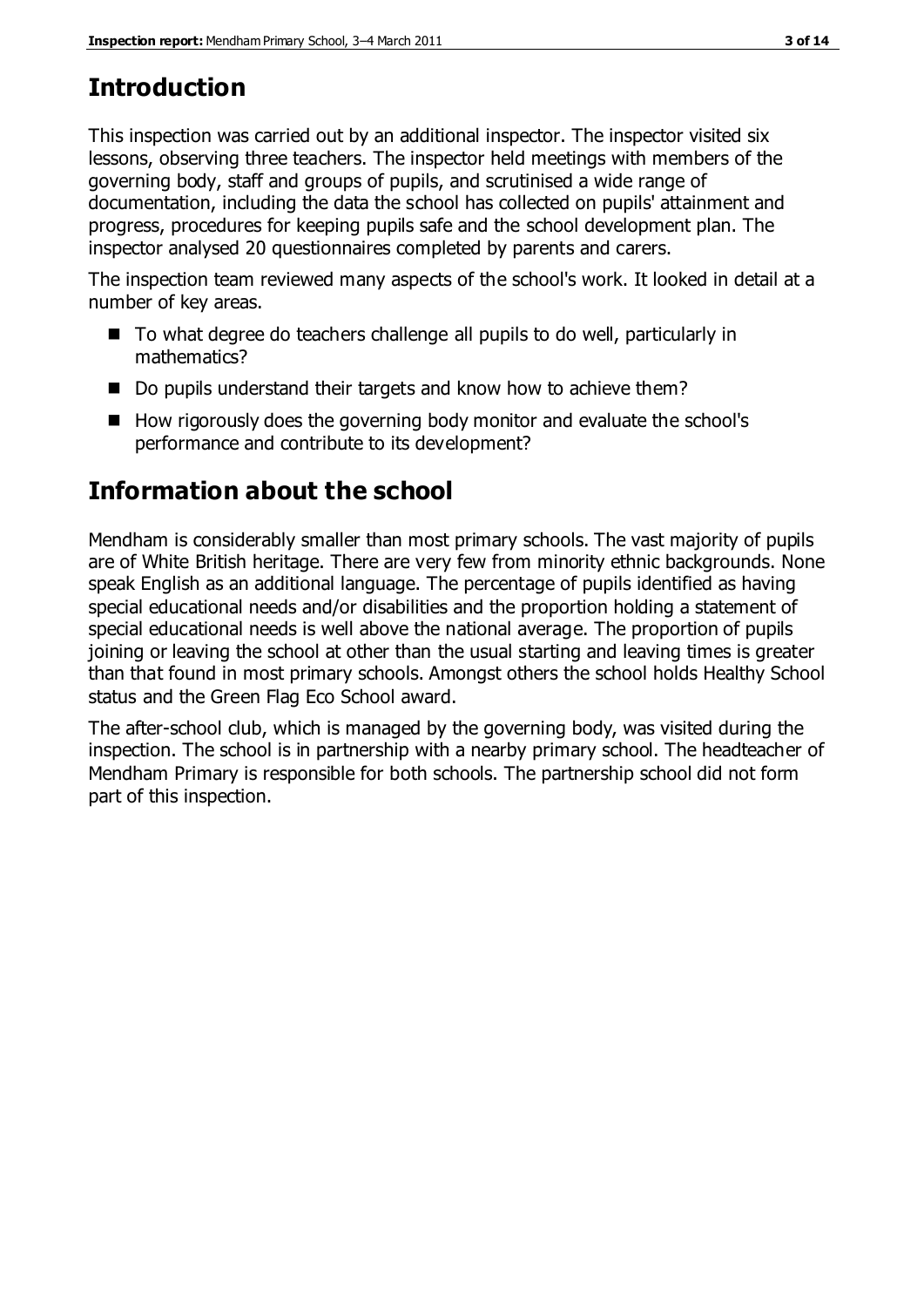**Inspection grades: 1 is outstanding, 2 is good, 3 is satisfactory, and 4 is inadequate** Please turn to the glossary for a description of the grades and inspection terms

# **Inspection judgements**

| Overall effectiveness: how good is the school?  |  |
|-------------------------------------------------|--|
| The school's capacity for sustained improvement |  |

#### **Main findings**

The school provides pupils with a satisfactory education. The vast majority of pupils enjoy attending and make a good contribution to the school and wider local communities. One pupil described being at school as 'being part of a large family where the teachers look after you and make certain you are safe'. They have a good understanding of personal safety and most adopt a healthy lifestyle. This has contributed to the school recently gaining Healthy School status.

Children get off to a good start in the Early Years Foundation Stage. In Years 1 to 6 their progress is more variable. Overall, their progress is satisfactory. Attainment in reading, writing and mathematics fluctuates because of the small number in each cohort but it is generally average by the end of Year 6. The outcomes in English are consistently slightly higher than those in mathematics. This is because the work in mathematics is not always closely matched to the pupils' needs. There are too few opportunities for pupils to consolidate and extend their mathematical skills in other subjects. Pupils' achievement is satisfactory.

There are some examples of good teaching on which the school can build, but much of the teaching is satisfactory. In the better lessons, pupils of all abilities are challenged and additional support is deployed effectively. Learning proceeds at a quick pace and pupils make good progress. Where lessons are not as effective, assessment information is not used well enough to plan work that matches their needs or to encourage some pupils to aim higher. Although there are some examples of good marking which provides pupils with clear guidance on how to improve their work, this is not an established practice. Similarly, pupils are not given sufficient opportunities to develop their skills in evaluating their work and their learning.

The headteacher and staff are committed to providing pupils with a secure environment for learning. The quality of care is good and effective support offered to pupils who are potentially vulnerable. This enables them to make good progress. The curriculum is rich and effective use is made of the local environment. This has led to the school gaining the Eco Green Flag Award. Links with the partner school provide good opportunities for staff development and for pupils to take part in a wider range of activities. The governing body is supportive and keen to see the school succeed. However, it does not systematically analyse and compare its performance against other schools. Nevertheless, there is a sound understanding of the school's strengths and areas for development. The school development plan clearly identifies the appropriate priorities for improvement. There is a clear sense of direction. Given the systems and structures in place the school has satisfactory capacity for further improvement.

Up to 40% of the schools whose overall effectiveness is judged satisfactory may receive a monitoring visit by an Ofsted inspector before their next section 5 inspection.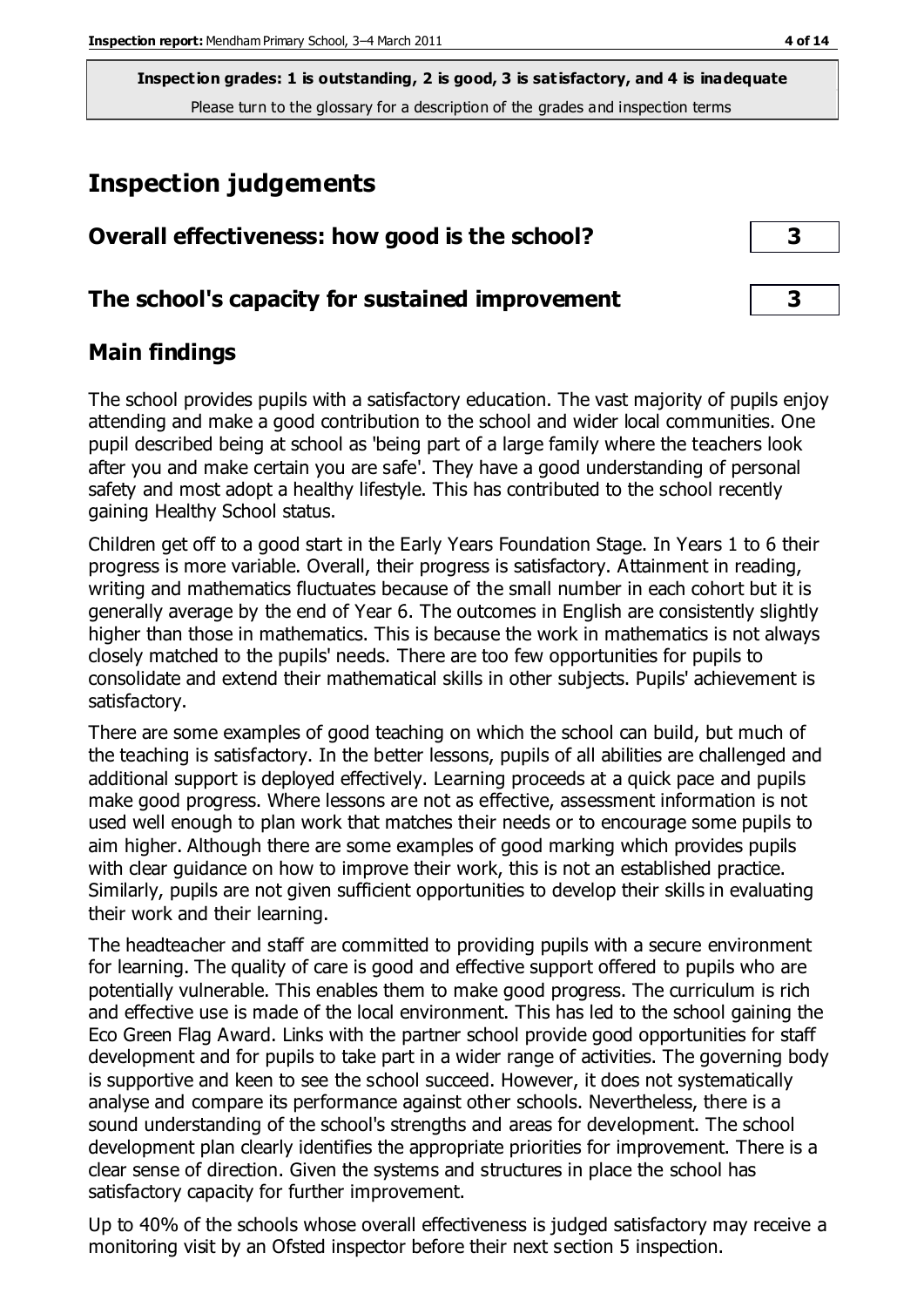**Inspection grades: 1 is outstanding, 2 is good, 3 is satisfactory, and 4 is inadequate** Please turn to the glossary for a description of the grades and inspection terms

#### **What does the school need to do to improve further?**

- Raise pupils' attainment and accelerate their rate of progress in mathematics so that pupils attain and achieve at least as well as they do in English by:
	- $-$  ensuring that work is planned to meet the needs of all groups of pupils
	- providing pupils with more opportunities to apply their mathematical skills in other lessons
	- developing pupils' skills in evaluating their own learning.
- $\blacksquare$  Improve the quality of marking and ensure it consistently provides pupils with a clear understanding of their next steps for improvement.
- Develop the skills of the governing body in monitoring and evaluating the effectiveness of the school and in contributing to its future development.

#### **Outcomes for individuals and groups of pupils 3**

Attainment on entry to the Reception class varies from year to year. This is because of the small size of the intake and the varying needs and abilities of the children. The majority enter with skills slightly below those expected for their age. Throughout the school, in lessons that capture their interest, pupils are motivated and respond well to challenge. In a Year 1 and Year 2 mathematics lesson, pupils worked in groups to estimate the weight of various plastic animals, either in grams or by the number of plastic cubes, before carefully weighing them on balance scales. In a Year 3 to Year 6 English lesson, pupils studied two picture adverts for the sale of cars. They looked carefully at the setting to draw conclusions about the hidden messages. They discussed the contrasts between a town scene and those of a snowy mountainous area, thus developing their ability to observe and extend their vocabulary. However, this is not the case in all lessons. Where teaching is less effective, pupils are not sufficiently challenged or engaged in their learning.

Pupils enjoy the opportunities to work together on projects. During the inspection, all pupils took turns in helping a local potter build an impressive African style clay oven. They behaved well and worked enthusiastically while reflecting on earlier lessons which included the way the ovens are used in Africa. They are looking forward to making some Mealie (African) bread. Pupils want to take responsibility and undertake tasks. They raise funds for national and international charities and take part in local activities. They have planted saplings at the Village Hall and installed and monitor bird boxes in the local church grounds. Most pupils are reflective and have a good understanding of right and wrong. They show respect for and celebrate other faiths, cultures, religions and beliefs. This contributes to their good spiritual, moral, social and cultural development. Pupils feel safe and have a good awareness of safety issues. However, their understanding of e-safety and drugs awareness is less secure. Overall, there are no significant differences in the performance of boys and girls. Pupils with special educational needs and/or disabilities make good progress because their needs are identified early. They are given good individual support, particularly by the teaching assistants, and the work is tailored to capture their interests. Pupils who join the school at other than the usual starting times settle quickly and make satisfactory progress from their various starting points. Pupils'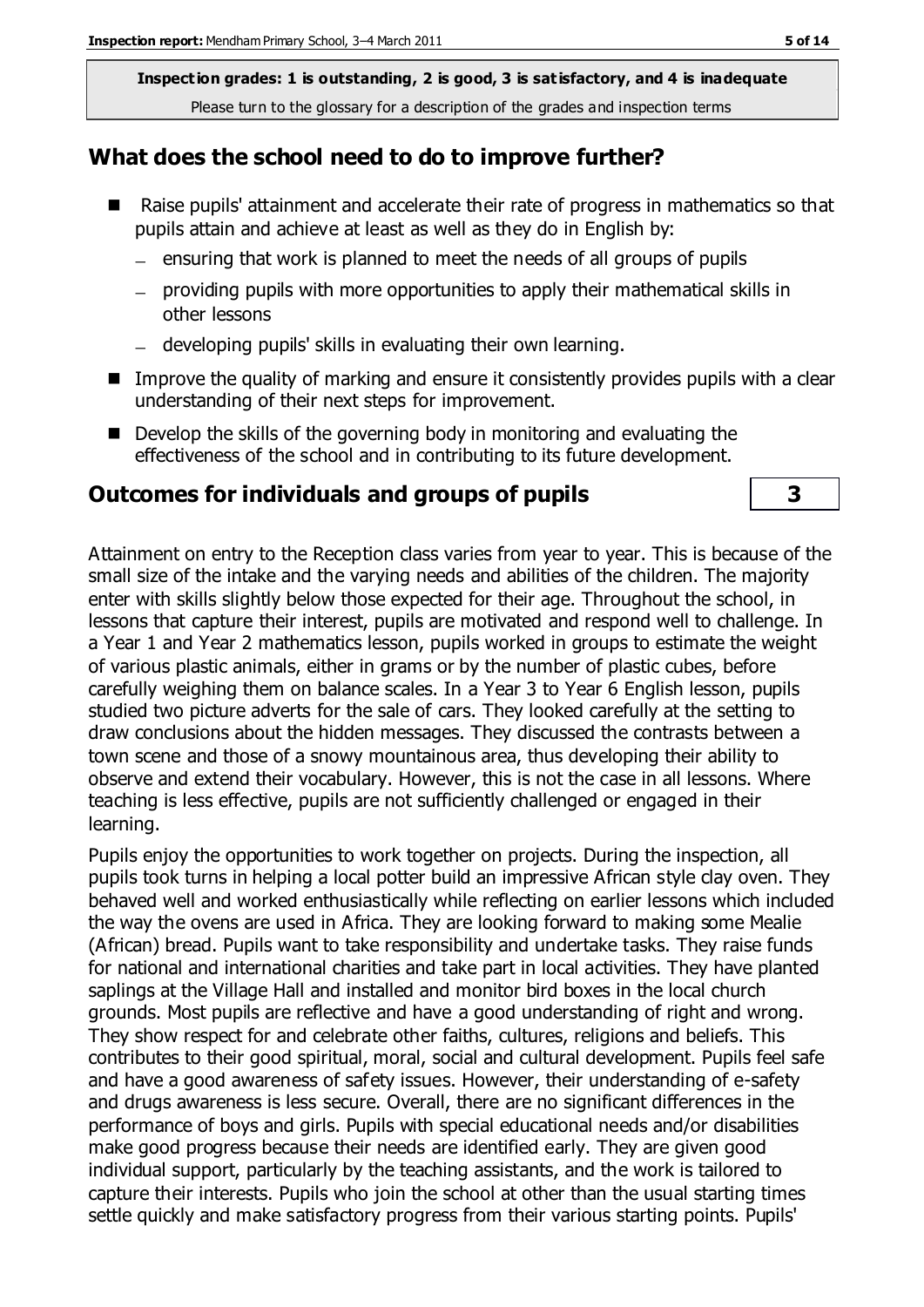# **Inspection grades: 1 is outstanding, 2 is good, 3 is satisfactory, and 4 is inadequate**

Please turn to the glossary for a description of the grades and inspection terms

average attainment in English and mathematics and their good personal development ensure they have a sound basis for the next stage in their education.

These are the grades for pupils' outcomes

| Pupils' achievement and the extent to which they enjoy their learning                                                     |                |
|---------------------------------------------------------------------------------------------------------------------------|----------------|
| Taking into account:<br>Pupils' attainment <sup>1</sup>                                                                   | 3              |
| The quality of pupils' learning and their progress                                                                        | 3              |
| The quality of learning for pupils with special educational needs and/or disabilities<br>and their progress               | $\mathcal{P}$  |
| The extent to which pupils feel safe                                                                                      | $\overline{2}$ |
| Pupils' behaviour                                                                                                         | $\overline{2}$ |
| The extent to which pupils adopt healthy lifestyles                                                                       | $\overline{2}$ |
| The extent to which pupils contribute to the school and wider community                                                   | $\overline{2}$ |
| The extent to which pupils develop workplace and other skills that will contribute to<br>their future economic well-being | 3              |
| Taking into account:<br>Pupils' attendance <sup>1</sup>                                                                   |                |
| The extent of pupils' spiritual, moral, social and cultural development                                                   | $\overline{2}$ |

<sup>1</sup> The grades for attainment and attendance are: 1 is high; 2 is above average; 3 is broadly average; and 4 is low

## **How effective is the provision?**

Teaching has a number of good features. For example, the use of praise, sharing ideas with a 'talk partner' and the deployment of teaching assistants. In most lessons there is a reasonable balance between the teacher's and the pupils' contributions. The electronic white boards are used confidently to facilitate learning. Teachers mostly make clear what pupils will be doing, but often their expectations of what pupils of different ages and abilities will learn by the end of the lesson are not made explicit. Literacy and numeracy targets are set for all pupils but marking does not consistently provide pupils with sufficient guidance about how to reach them. Pupils do not get sufficient opportunities to evaluate their own learning or comment on their peers' work.

Provision for literacy is good. Pupils are encouraged to use their reading, writing and speaking and listening skills in other lessons. Provision in mathematics is not as strong. Staff have recently reviewed the mathematics curriculum and, as a result, staff training has been undertaken and new resources are in the process of being ordered. The curriculum is broad and relevant to the school community. It supports pupils' personal development effectively. The school is part of the 'Forest School' initiative and good use is made of the environment to promote pupils' understanding of the countryside. Art displays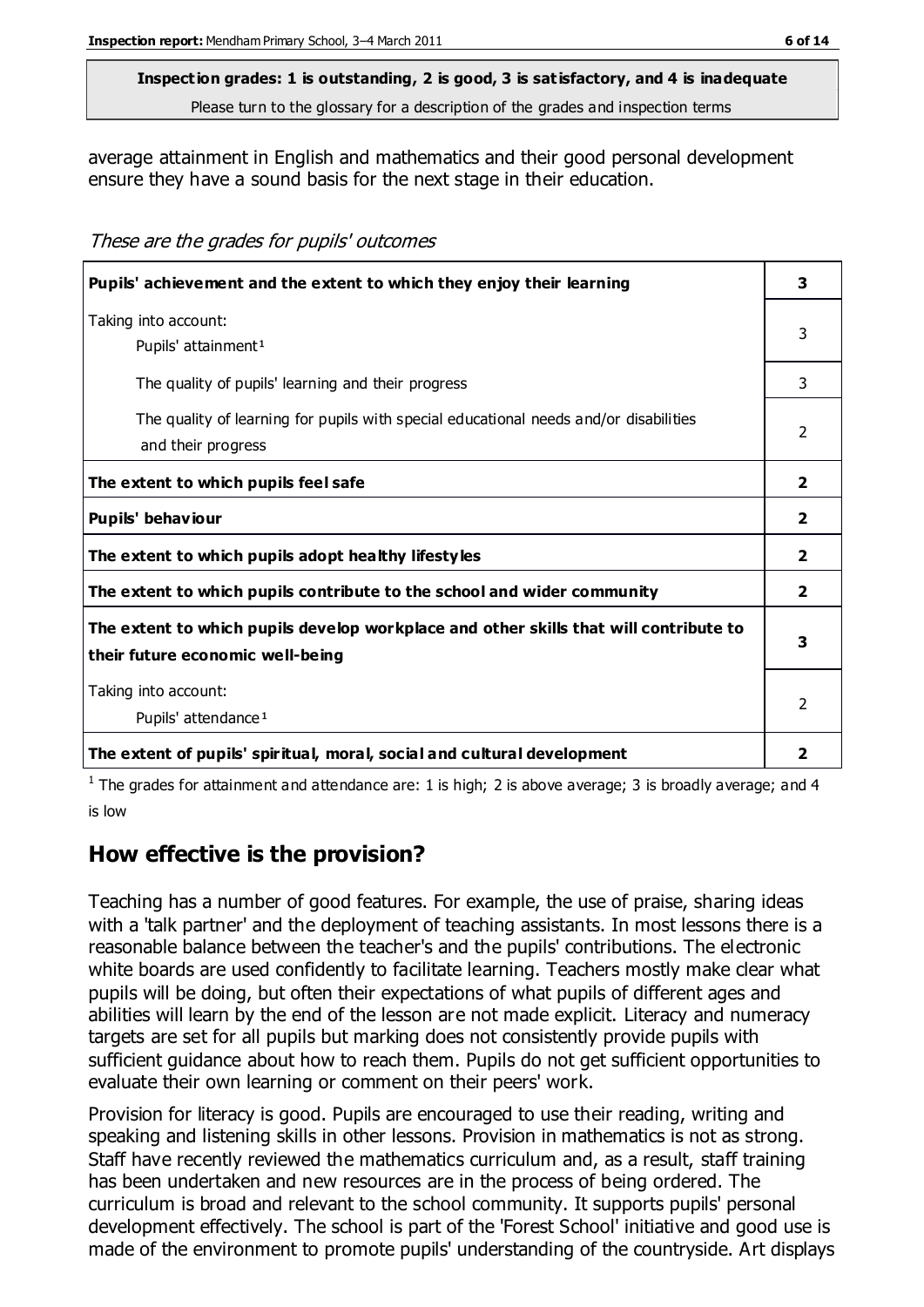#### **Inspection grades: 1 is outstanding, 2 is good, 3 is satisfactory, and 4 is inadequate** Please turn to the glossary for a description of the grades and inspection terms

throughout the school are of high quality. Strong links and partnerships with the local authority, schools and other organisations support pupils' learning and contribute to staff professional development. The curriculum provides good opportunities through visits, visitors and after-school activities to enhance learning.

The relationships between staff and pupils are good. Pupils are known as individuals and know they can turn to staff if they have any concerns. Pupils whose circumstances make them potentially vulnerable receive good support and this enables them to take an active part in school life. The school monitors attendance carefully and quickly follows up any absences. Pupils receive good care, however, incidents are not routinely analysed to check for patterns and some administration procedures could be more rigorous. A small number of pupils attend the after-school club. They enjoy the activities in a relaxed atmosphere. This fosters positive relationships between parents and carers and the school.

These are the grades for the quality of provision

| The quality of teaching                                                                                    |  |
|------------------------------------------------------------------------------------------------------------|--|
| Taking into account:<br>The use of assessment to support learning                                          |  |
| The extent to which the curriculum meets pupils' needs, including, where relevant,<br>through partnerships |  |
| The effectiveness of care, guidance and support                                                            |  |

## **How effective are leadership and management?**

The governing body, headteacher and staff provide satisfactory drive for the school's development. Based on a sound evaluation of the school's performance, there is a shared understanding by all staff of the next steps to take the school forward.

The governing body monitors the work of the school and provides good support. However, members of the governing body do not regularly use external measures and criteria to evaluate robustly the school's performance and to challenge the senior leaders and to raise expectations. Nevertheless, it ensures that safeguarding and child protection procedures are met. Checks are undertaken to ensure that the school complies with the latest requirements. Equality of opportunities is monitored well, any suggestion of discrimination investigated and if necessary, additional support is provided. As a result, gaps between different groups are closing and the most vulnerable pupils make good progress from their various starting points. The school makes a good contribution to promoting community cohesion, especially locally. The school is at the 'hub' of the village and the surrounding area. Links with the partnership school contribute to pupils' understanding of the wider community. Although the curriculum enhances pupils understanding of other cultures well, pupils do not get sufficient opportunities to meet and interact with others from different cultural backgrounds.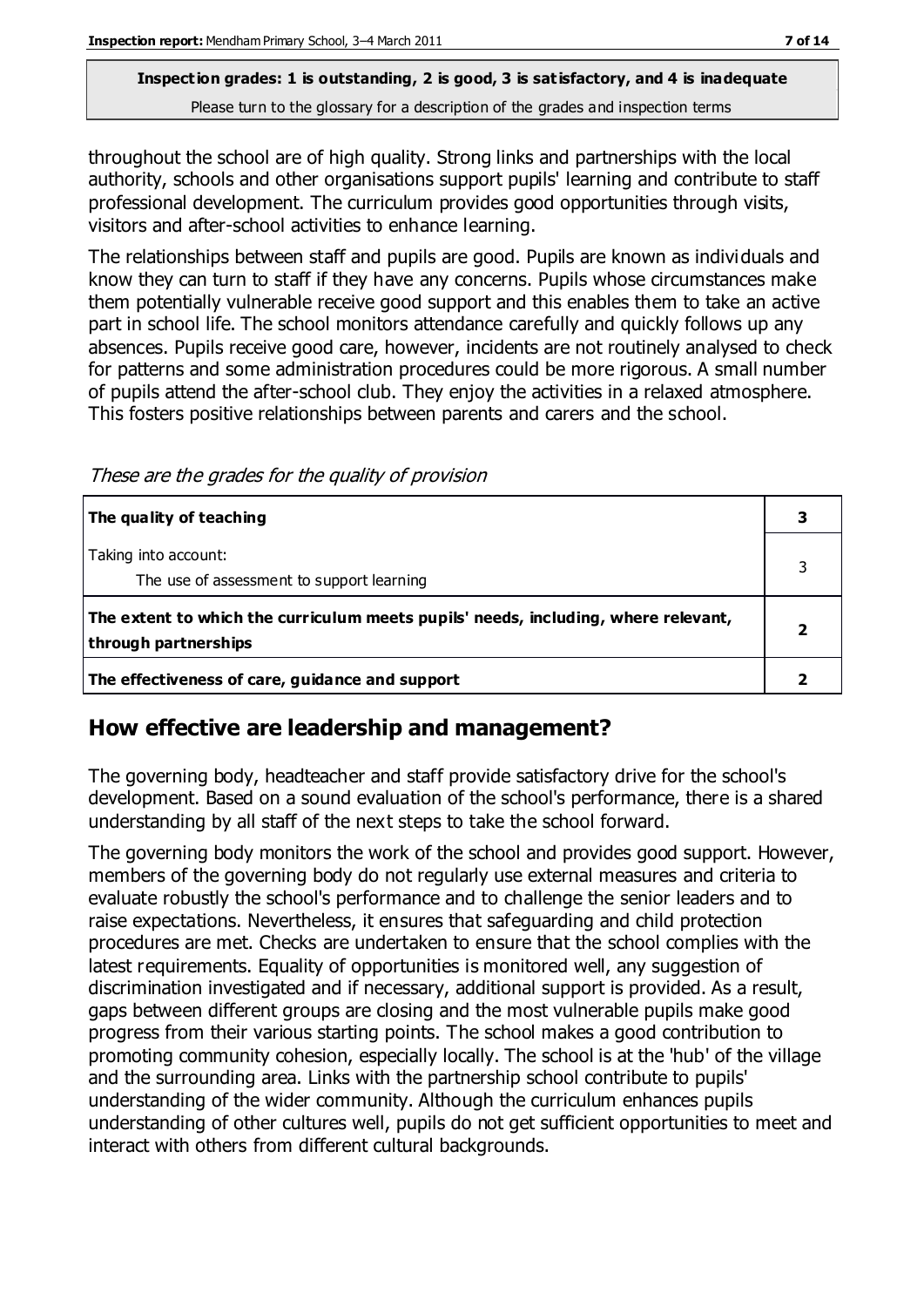**Inspection grades: 1 is outstanding, 2 is good, 3 is satisfactory, and 4 is inadequate**

Please turn to the glossary for a description of the grades and inspection terms

These are the grades for leadership and management

| The effectiveness of leadership and management in embedding ambition and driving<br>improvement                                                                  |                         |
|------------------------------------------------------------------------------------------------------------------------------------------------------------------|-------------------------|
| Taking into account:<br>The leadership and management of teaching and learning                                                                                   | 3                       |
| The effectiveness of the governing body in challenging and supporting the<br>school so that weaknesses are tackled decisively and statutory responsibilities met | 3                       |
| The effectiveness of the school's engagement with parents and carers                                                                                             | 2                       |
| The effectiveness of partnerships in promoting learning and well-being                                                                                           | $\overline{\mathbf{2}}$ |
| The effectiveness with which the school promotes equality of opportunity and tackles<br>discrimination                                                           | $\overline{\mathbf{2}}$ |
| The effectiveness of safeguarding procedures                                                                                                                     | 3                       |
| The effectiveness with which the school promotes community cohesion                                                                                              | $\overline{2}$          |
| The effectiveness with which the school deploys resources to achieve value for money                                                                             | 3                       |

#### **Early Years Foundation Stage**

Relationships with parents and carers and induction procedures are good. Children settle quickly and enjoy learning in a safe environment. The classroom is well organised and displays celebrate the children's work. Resources are of a good quality and appropriate for the age of the children. Good use is made of the outdoor area as a natural extension of the classroom. There is a reasonable balance between activities led by the adults and those that children choose for themselves. Regular assessments are undertaken and the results are used effectively to plan activities that match the needs of the children. The learning journey folders are detailed and record the children's successes and their progress towards the early learning goals. Planning ensures that all areas of children's learning are covered. By the end of the Reception class most children are working at the expected levels for their age. Staff place considerable emphasis on developing the children's ability to communicate and to work together. Children follow instructions and develop their social skills well. They quickly understand the importance of personal hygiene and healthy living.

The Early Years Foundation team work together well to create a stimulating indoor and outdoor learning environment. Staff have a good understanding of the strengths and areas for development. Much has been achieved in developing the outdoor learning environment and improving the quality of provision. However, there is some work still to do to ensure that all Early Learning Goals are fully reflected in the outdoor area.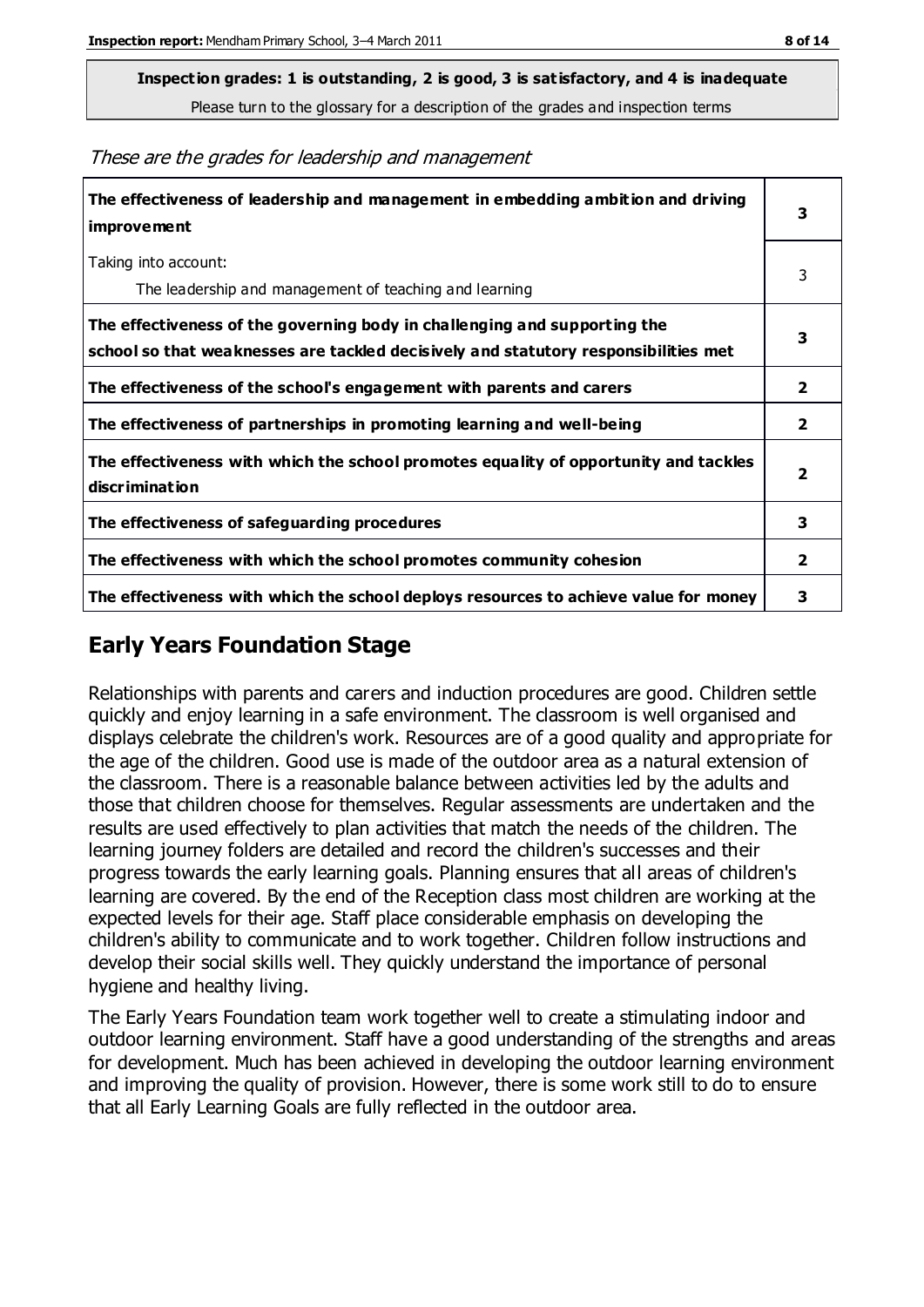**Inspection grades: 1 is outstanding, 2 is good, 3 is satisfactory, and 4 is inadequate**

Please turn to the glossary for a description of the grades and inspection terms

These are the grades for the Early Years Foundation Stage

| <b>Overall effectiveness of the Early Years Foundation Stage</b>                      |  |
|---------------------------------------------------------------------------------------|--|
| Taking into account:<br>Outcomes for children in the Early Years Foundation Stage     |  |
| The quality of provision in the Early Years Foundation Stage                          |  |
| The effectiveness of leadership and management of the Early Years Foundation<br>Stage |  |

## **Views of parents and carers**

The return rate of questionnaires from parents and carers was slightly higher when compared to other primary schools. Their views were largely positive and supportive. All respondents stated that their children felt safe, enjoyed school and are helped to have a good understanding of healthy living. A few parents and carers commented that the school does not provide them with sufficient information and takes insufficient account of their concerns. The inspector found that the school is keen to work with parents and carers, to keep them informed and to listen to their concerns.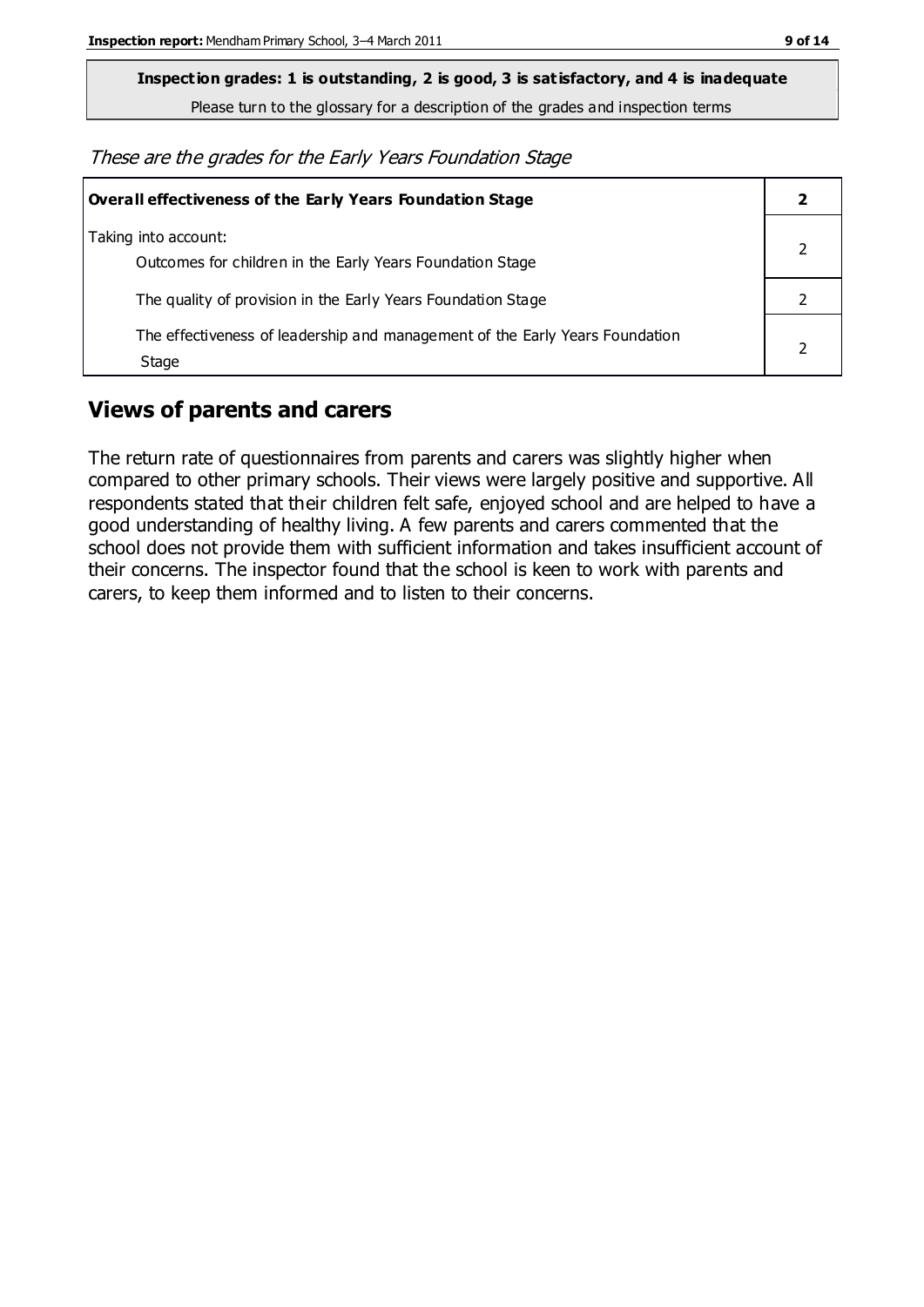#### **Responses from parents and carers to Ofsted's questionnaire**

Ofsted invited all the registered parents and carers of pupils registered at Mendham Primary School to complete a questionnaire about their views of the school.

In the questionnaire, parents and carers were asked to record how strongly they agreed with 13 statements about the school. The inspector received 20 completed questionnaires by the end of the on-site inspection. In total, there are 44 pupils registered at the school.

| <b>Statements</b>                                                                                                                                                                                                                                       | <b>Strongly</b><br>agree |               | Agree        |               | <b>Disagree</b> |               | <b>Strongly</b><br>disagree |               |
|---------------------------------------------------------------------------------------------------------------------------------------------------------------------------------------------------------------------------------------------------------|--------------------------|---------------|--------------|---------------|-----------------|---------------|-----------------------------|---------------|
|                                                                                                                                                                                                                                                         | <b>Total</b>             | $\frac{0}{0}$ | <b>Total</b> | $\frac{0}{0}$ | <b>Total</b>    | $\frac{0}{0}$ | <b>Total</b>                | $\frac{1}{2}$ |
| My child enjoys school                                                                                                                                                                                                                                  | 12                       | 60            | 8            | 40            | 0               | 0             | $\mathbf 0$                 | $\mathbf 0$   |
| The school keeps my child<br>safe                                                                                                                                                                                                                       | 15                       | 75            | 5            | 25            | 0               | 0             | $\mathbf 0$                 | $\mathbf 0$   |
| My school informs me about<br>my child's progress                                                                                                                                                                                                       | 6                        | 30            | 12           | 60            | $\overline{2}$  | 10            | $\mathbf 0$                 | $\mathbf 0$   |
| My child is making enough<br>progress at this school                                                                                                                                                                                                    | 5                        | 25            | 11           | 55            | $\overline{2}$  | 10            | $\mathbf 0$                 | $\mathbf 0$   |
| The teaching is good at this<br>school                                                                                                                                                                                                                  | $\overline{7}$           | 35            | 12           | 60            | 1               | 5             | 0                           | $\mathbf 0$   |
| The school helps me to<br>support my child's learning                                                                                                                                                                                                   | 8                        | 40            | 11           | 55            | 1               | 5             | $\mathbf 0$                 | $\mathbf 0$   |
| The school helps my child to<br>have a healthy lifestyle                                                                                                                                                                                                | 10                       | 50            | 10           | 50            | 0               | $\mathbf 0$   | $\mathbf 0$                 | $\mathbf 0$   |
| The school makes sure that<br>my child is well prepared for<br>the future (for example<br>changing year group,<br>changing school, and for<br>children who are finishing<br>school, entering further or<br>higher education, or entering<br>employment) | 6                        | 30            | 12           | 60            | 1               | 5             | $\mathbf 0$                 | $\mathbf 0$   |
| The school meets my child's<br>particular needs                                                                                                                                                                                                         | 9                        | 45            | 9            | 45            | 1               | 5             | $\mathbf{1}$                | 5             |
| The school deals effectively<br>with unacceptable behaviour                                                                                                                                                                                             | 9                        | 45            | 10           | 50            | $\mathbf{1}$    | 5             | $\mathbf 0$                 | 0             |
| The school takes account of<br>my suggestions and concerns                                                                                                                                                                                              | 4                        | 20            | 12           | 60            | $\overline{2}$  | $10\,$        | 0                           | $\mathbf{0}$  |
| The school is led and<br>managed effectively                                                                                                                                                                                                            | 6                        | 30            | $10\,$       | 50            | $\overline{2}$  | 10            | $\mathbf 0$                 | $\mathbf 0$   |
| Overall, I am happy with my<br>child's experience at this<br>school                                                                                                                                                                                     | 6                        | 30            | 12           | 60            | $\overline{2}$  | 10            | $\mathbf 0$                 | $\mathbf 0$   |

The table above summarises the responses that parents and carers made to each statement. The percentages indicate the proportion of parents and carers giving that response out of the total number of completed questionnaires. Where one or more parents and carers chose not to answer a particular question, the percentages will not add up to 100%.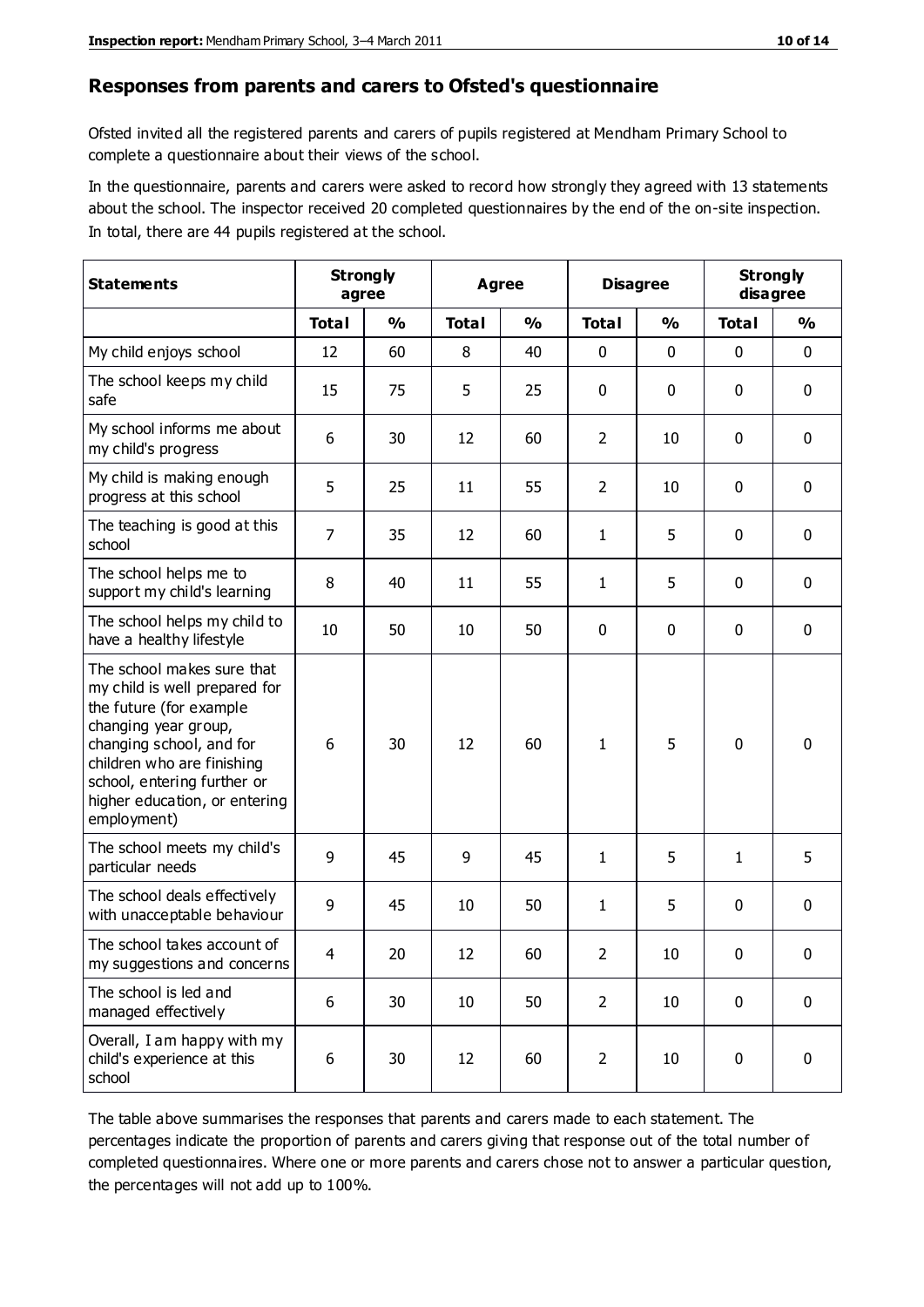## **Glossary**

| Grade   | <b>Judgement</b> | <b>Description</b>                                                                                                                                                                                                            |
|---------|------------------|-------------------------------------------------------------------------------------------------------------------------------------------------------------------------------------------------------------------------------|
| Grade 1 | Outstanding      | These features are highly effective. An outstanding school<br>provides exceptionally well for all its pupils' needs.                                                                                                          |
| Grade 2 | Good             | These are very positive features of a school. A school that<br>is good is serving its pupils well.                                                                                                                            |
| Grade 3 | Satisfactory     | These features are of reasonable quality. A satisfactory<br>school is providing adequately for its pupils.                                                                                                                    |
| Grade 4 | Inadequate       | These features are not of an acceptable standard. An<br>inadequate school needs to make significant improvement<br>in order to meet the needs of its pupils. Ofsted inspectors<br>will make further visits until it improves. |

#### **What inspection judgements mean**

#### **Overall effectiveness of schools**

|                       | Overall effectiveness judgement (percentage of schools) |      |                     |                   |
|-----------------------|---------------------------------------------------------|------|---------------------|-------------------|
| <b>Type of school</b> | <b>Outstanding</b>                                      | Good | <b>Satisfactory</b> | <b>Inadequate</b> |
| Nursery schools       | 59                                                      | 35   | 3                   | 3                 |
| Primary schools       | 9                                                       | 44   | 39                  | 7                 |
| Secondary schools     | 13                                                      | 36   | 41                  | 11                |
| Sixth forms           | 15                                                      | 39   | 43                  | 3                 |
| Special schools       | 35                                                      | 43   | 17                  | 5                 |
| Pupil referral units  | 21                                                      | 42   | 29                  | 9                 |
| All schools           | 13                                                      | 43   | 37                  | 8                 |

New school inspection arrangements were introduced on 1 September 2009. This means that inspectors now make some additional judgements that were not made previously.

The data in the table above are for the period 1 September 2009 to 31 August 2010 and are consistent with the latest published official statistics about maintained school inspection outcomes (see **[www.ofsted.gov.uk](http://www.ofsted.gov.uk/)**).

The sample of schools inspected during 2009/10 was not representative of all schools nationally, as weaker schools are inspected more frequently than good or outstanding schools.

Percentages are rounded and do not always add exactly to 100.

Sixth form figures reflect the judgements made for the overall effectiveness of the sixth form in secondary schools, special schools and pupil referral units.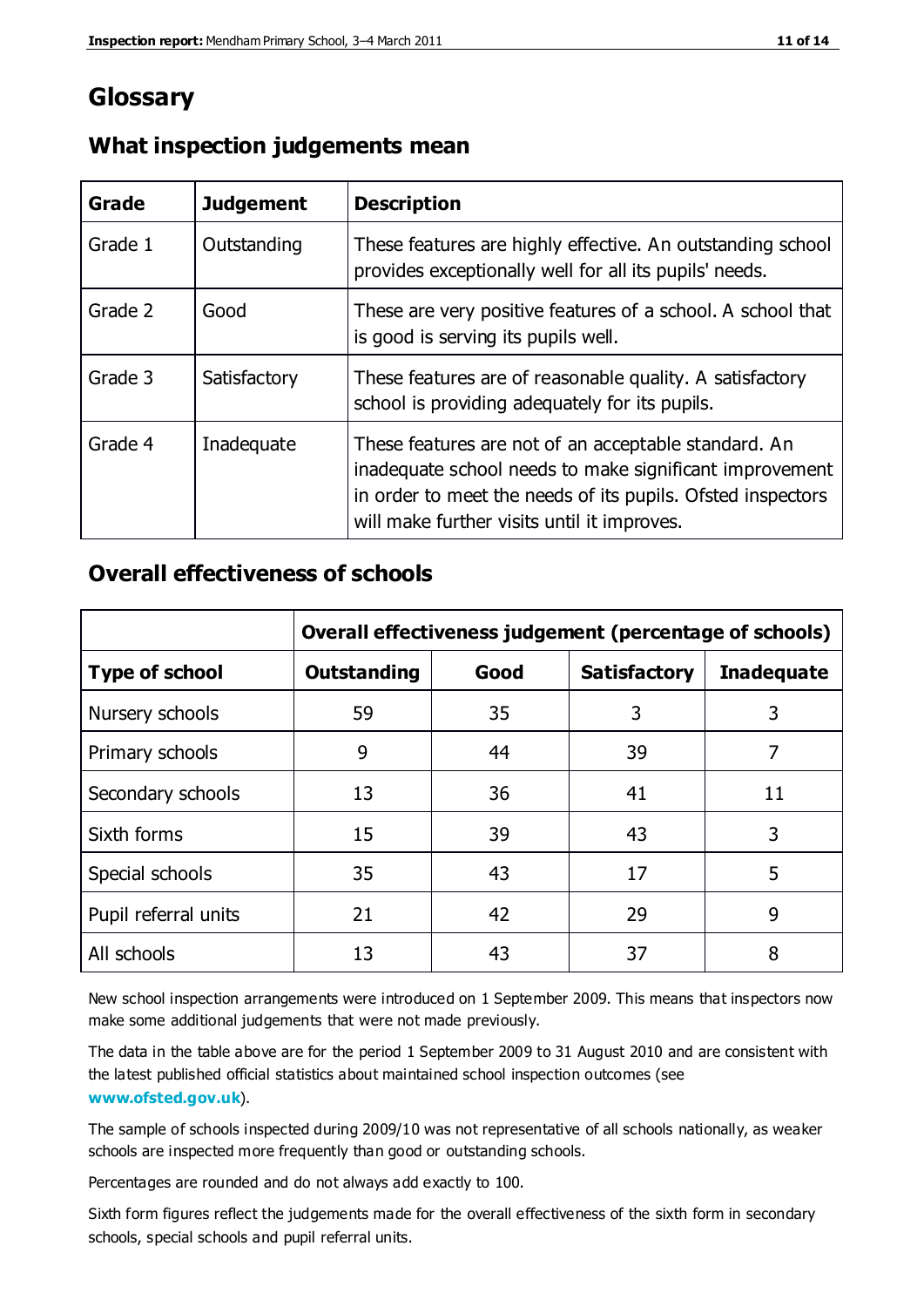# **Common terminology used by inspectors**

| Achievement:                  | the progress and success of a pupil in their learning,<br>development or training.                                                                                                                                                          |  |
|-------------------------------|---------------------------------------------------------------------------------------------------------------------------------------------------------------------------------------------------------------------------------------------|--|
| Attainment:                   | the standard of the pupils' work shown by test and<br>examination results and in lessons.                                                                                                                                                   |  |
| Capacity to improve:          | the proven ability of the school to continue<br>improving. Inspectors base this judgement on what<br>the school has accomplished so far and on the quality<br>of its systems to maintain improvement.                                       |  |
| Leadership and management:    | the contribution of all the staff with responsibilities,<br>not just the headteacher, to identifying priorities,<br>directing and motivating staff and running the school.                                                                  |  |
| Learning:                     | how well pupils acquire knowledge, develop their<br>understanding, learn and practise skills and are<br>developing their competence as learners.                                                                                            |  |
| <b>Overall effectiveness:</b> | inspectors form a judgement on a school's overall<br>effectiveness based on the findings from their<br>inspection of the school. The following judgements,<br>in particular, influence what the overall effectiveness<br>judgement will be. |  |
|                               | The school's capacity for sustained<br>improvement.                                                                                                                                                                                         |  |
|                               | Outcomes for individuals and groups of pupils.                                                                                                                                                                                              |  |
|                               | The quality of teaching.                                                                                                                                                                                                                    |  |
|                               | The extent to which the curriculum meets<br>pupils' needs, including, where relevant,<br>through partnerships.                                                                                                                              |  |
|                               | The effectiveness of care, guidance and<br>support.                                                                                                                                                                                         |  |
| Progress:                     | the rate at which pupils are learning in lessons and<br>over longer periods of time. It is often measured by<br>comparing the pupils' attainment at the end of a key                                                                        |  |

stage with their attainment when they started.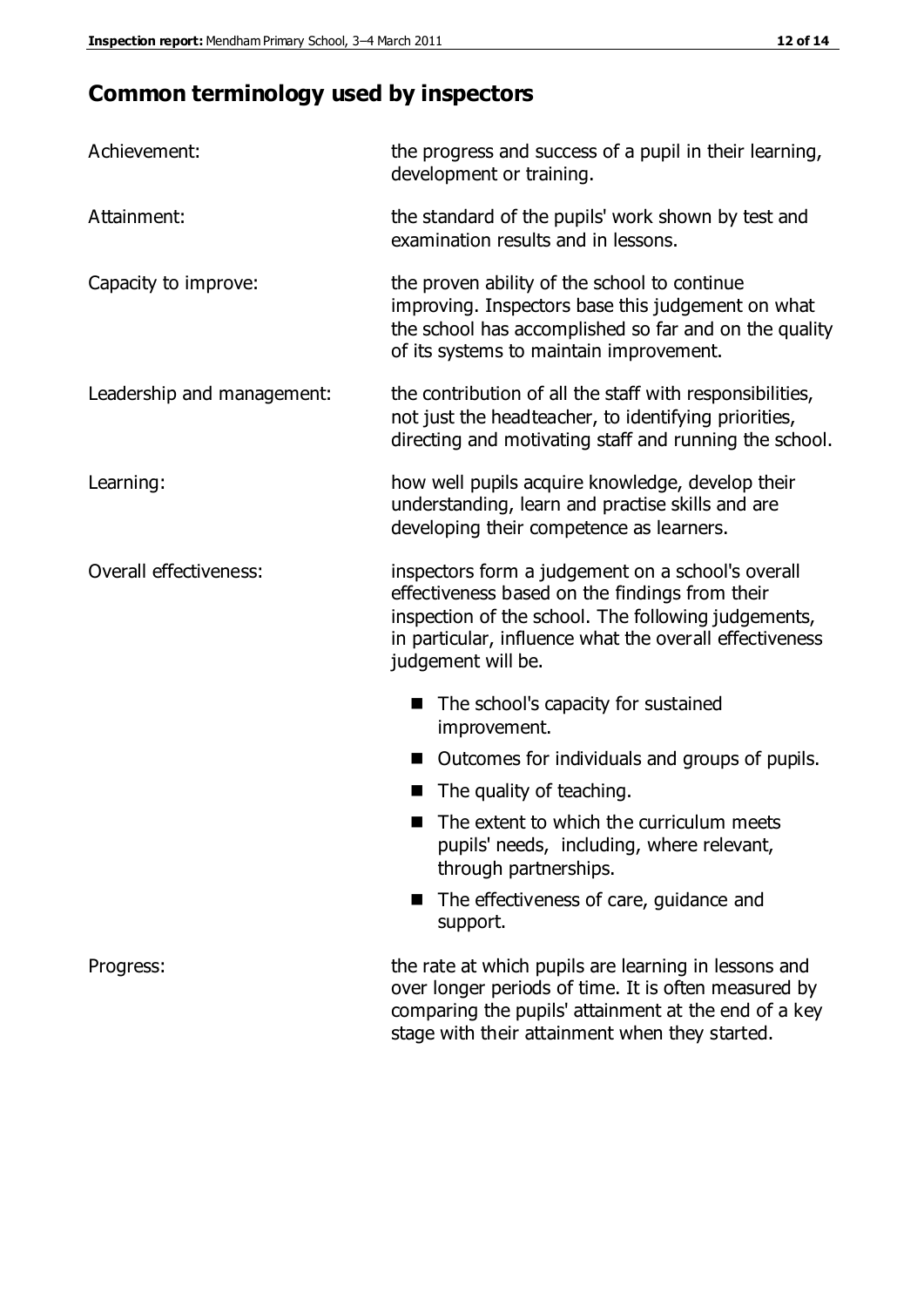#### **This letter is provided for the school, parents and carers to share with their children. It describes Ofsted's main findings from the inspection of their school.**

7 March 2011

#### Dear Pupils

#### **Inspection of Mendham Primary School, Harleston, IP20 0NJ**

Thank you for making me so welcome when I visited your school. I enjoyed my visit and talking to you. Your school provides you with a satisfactory education. You told me that you enjoy school, want to learn and the staff look after you well. I was pleased to find that you have a good understanding of staying safe and most of you are keen to adopt a healthy lifestyle. Well done for getting Healthy School status. I saw you behave well and show respect for each other. You make a good contribution to the school. I am sure you found planting trees at the Village Hall and building bird boxes for the churchyard exciting. It was great to hear about you doing things for your local community and also for wildlife.

You get off to a good start in the Reception class. Your progress in Years 1 to 6 is more variable but overall it is satisfactory. Your attainment in English is slightly higher than in and mathematics but is broadly average. Staff are working to improve your standards in mathematics and have some exciting new plans to help you improve at a quicker rate.

I have asked the school to do these things to help it improve further.

To ensure that you make better progress and reach higher standards in mathematics by giving you more opportunities to apply your mathematical skills in other lessons.

To give you more guidance on how to improve and evaluate your work to reach your targets.

For the governing body to look more closely at how well the school is doing and to compare its performance against national expectations.

Please remember, to make your school better you must play your part and always try your best. Good luck with the clay oven. I hope when you get it going you will have lots of success with making bread.

Yours sincerely

David Wynford-Jones Lead inspector